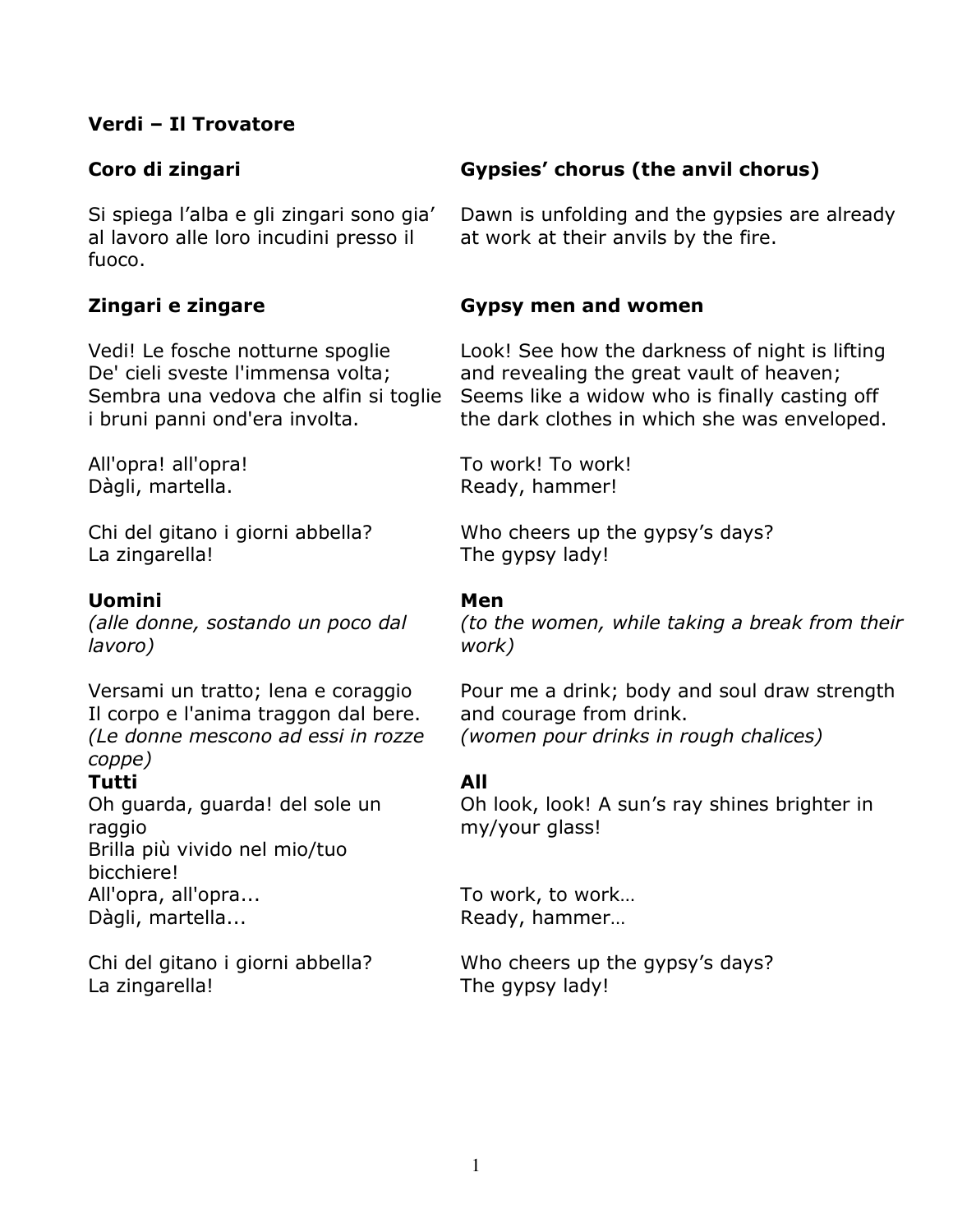# Verdi – I Lombardi

O Signore, dal tetto natio ci chiamasti con santa promessa; noi siam corsi all'invito d'un pio, giubilando per l'aspro sentier.

Ma la fronte avvilita e dimessa hanno i servi già baldi e valenti!… Deh! non far che ludibrio alle genti sieno, Cristo, i tuoi fidi guerrier!…

Oh fresc'aure volanti sui vaghi ruscelletti de'prati lombardi!… fonti eterne!… purissimi laghi! oh vigneti indorati dal sol!

Dono infausto, crudele è la mente che vi pinge sì veri agli sguardi, ed al labbro più dura e cocente fa la sabbia d'un arido suol!…

fa la sabbia d'un arido suol, fa la sabbia d'un arido suol, d'un arido suol, d'un arido suol!…

# Coro di crociati e pellegrini Chorus of crusaders and pilgrims

Oh Lord, from the rooftops of our native land you called us with holy promises; We have followed the bidding of a holy man, rejoicing on the rough road

But the heads of your bold servants are bowed and humbled Let not your faithful warriors be mocked by the world!

Fresh breezes blow over the fields and streams of Lombardy!… eternal fountains!… crystal lakes! oh vineyards gilded by the sun!

To see you so clearly is a cruel ill-starred gift to our eyes It makes the sand of an arid soil taste even more dry and burning!..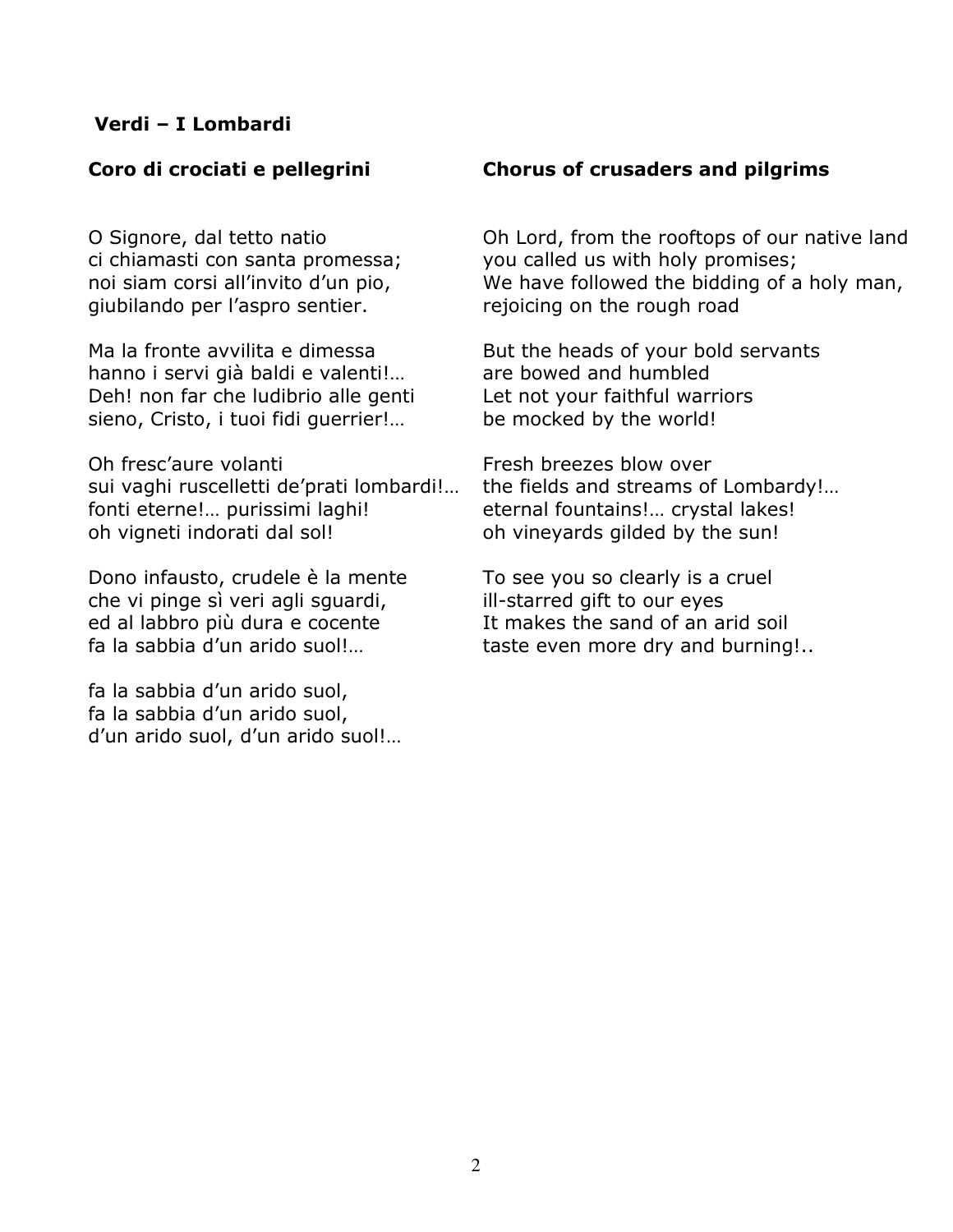### Verdi - Nabucco

Va, pensiero, sull'ali dorate: va, ti posa sui clivi sui colli. Ove olezzano, tepide e molli l'aure dolci del suolo natal.

Del Giordano le rive saluta, di Sionne le torri atterrate. Oh mia patria, si bella e perduta. Oh membranza si cara e fatal.

Arpa d'or dei fatidici vati, perché muta dal salice pendi? Le memorie nel petto raccendi, ci favella del tempo che fu.

O simile di Solima ai fati, traggi un suono di crudo lamento, o t'ispiri il Signore un concento che ne infonda al partire virtù.

### Schiavi Ebrei 1988 - Hebrew slaves

Go, thought, on golden wings, go settle on the slopes and the hills, where, soft and mild, the sweet airs of our native land smell fragrant.

Greet the banks of the Jordan and Zion's toppled towers. Oh, my country, so lovely and lost! Oh, remembrance so dear and fatal.

Golden harp of the prophetic seers, why do you hang mute on the willow? Rekindle the memories in our bosoms, speak to us of times gone by.

Mindful of the fate of Jerusalem, either give forth a sound of sad lamentation, or let the Lord inspire you with harmonies that make us believe leaving is a virtue.